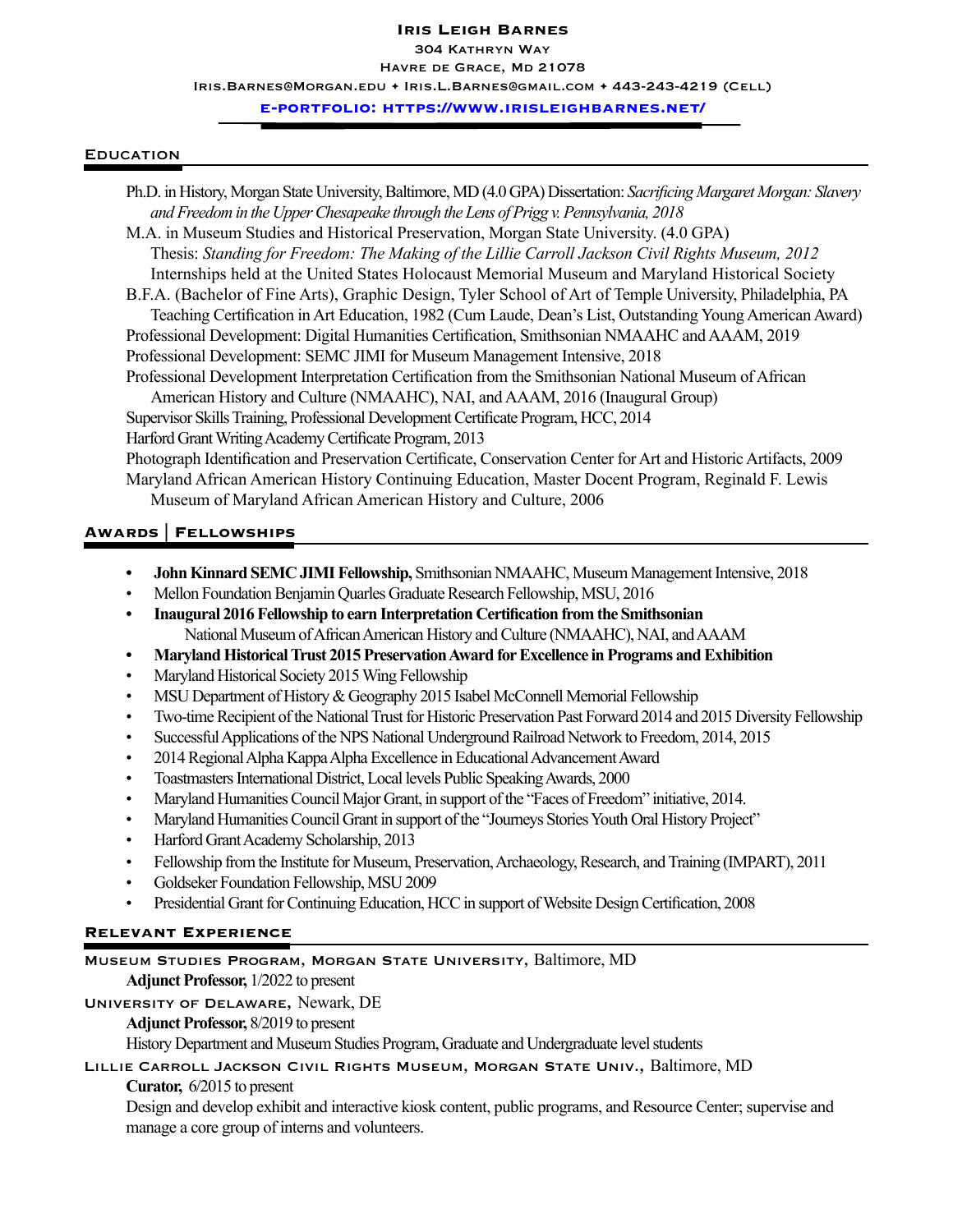Hosanna School Museum, National Register Site, Darlington, Maryland

- **Executive Director**, 12/12-present (1999 to 2012 board membership) General management, grant writing, programs  **Project Director, Smithsonian** *Journey Stories* **Youth Oral History Project,** (MdHC sponsorship)*,* February 2012-July 2012-directed and managed the budget, process, training of youth, three public programs, design of two exhibitions MORGAN STATE UNIVERSITY, Baltimore, Maryland
- **Exhibit Planning Team, Curatorial Consultant, Office of Museums, Lillie Carroll Jackson Museum,** 8/2009 to 2015 Perform curatorial duties such as research and writing for exhibit panels; provided subject-matter expertise
- **Contractor, Office of Museums, Lillie Carroll Jackson Civil Rights Museum,** 1/2011-4/2011 Digitized the collection and archived research material to create a database as the nucleus of the Resource Center
- **Graduate Student Archivist, Special Collections/History Department,** Fall 2010 to Summer 2012 Documented, digitized and wrote narrative describing the James H. Gilliam Collection designed and created a finding aid and exhibition, supervised undergraduate interns.
- **Photo Conservation /Restoration Specialist, Office of Museums, Lillie Carroll Jackson Museum,** 1/2008-10/2009 Performed preventive conservation, restoration, and digital restoration of photographs and works on paper

Havre de Grace Maritime Museum, Havre de Grace, Maryland, (PT Consultant)

**Project Manager, Smithsonian Institution Traveling Exhibition/Museum on Main Street** 11/2009-01/2011 (MDHC Sponsorship) Served as Collections Manager through-out loan duration, designed and produced two complementary local-story exhibitions; developed public programs, community partnerships, marketing

**Director of Marketing and Public Relations, Web site Administrator, Exhibit and Graphic Designer,** 1/2005-12/2010 Worked as Associate Curator, Graphic Designer, and Project Coordinator for the National-Park-Servicesponsored permanent exhibit, *Beyond Jamestown: Life 400 Year Ago.* 

## **Research Projects | Publications** (partial listing)

*Sacrificing Margaret Morgan: The Kidnapping and Events Leading to Prigg v. Pennsylvania* Book Project, forthcoming with Johns Hopkins University Press, 2023

Transition to Freedom: Slavery, Freedom, and Reconstruction in the Upper Chesapeake Initiative, 2017 to present Faces of Freedom: The Upper Chesapeake, Maryland, and Beyond Initiative, Hays-Heighe House, 2014 Male & Female Colored School No. 1 Research Project at the Peale Museum Site, 2019  *Worth Repeating: Notable Quotes from Ellen Garrison Jackson, 19th Century Rosa Parks,* forthcoming 2023 "'What's Love Got to Do with It': The Christiana Resistance from New Perspectives,"forthcoming 2021 "Alexandria to Angola: The Unbroken Chain of Slavery," forthcoming, 2023 "Enslaved to Enlisted: Lewis Harris, A Man of Honor," forthcoming, 2022

### **Commissions | Boards**

Advisory Board of the John Mitchell, Jr. Program for History, Justice, and Racial Reconciliation at George Mason University, 2020 to present Walters Art Museum's Engagement Committee, 2019 to present Maryland Commission on African American History and Culture, 2017 to present (Governor-Appointed) Maryland Lynching Truth and Reconciliation Commission, 2019 to present (Governor-Appointed) Harford County Historic Preservation Commission, 2019 to present (County Executive-Appointed) Havre de Grace Colored School Museum and Cultural Center, 2016 to present

### **Grants: Authored and Managed** (partial listing)

 Institute for Museums and Library Services (IMLS), 2019 to present, \$250K "Capacity Building and Curriculum Development for Baltimore City Public Schools Maryland Heritage Areas, Lower Susquehanna Heritage Greenway, 2019 to present "Transition to Freedom in the Upper Chesapeake" \$50K National Park Service Civil Rights Grant, "1320 Eutaw Place, Lillie Carroll Jackson's Home for Freedom" to complete a cross-generational interdisciplinary oral history project, 2017. \$50K

 Maryland State Legislative Bond Bill for Capital improvements and permanent exhibition development for McComas Institute, 2017. \$125K

A "Created Equal" grant from the Gilder Lehrman for "Faces of Freedom" initiative, 2013.

"Changing America" grant from the Gilder Lehrman and Smithsonian NMAAHC, 2014.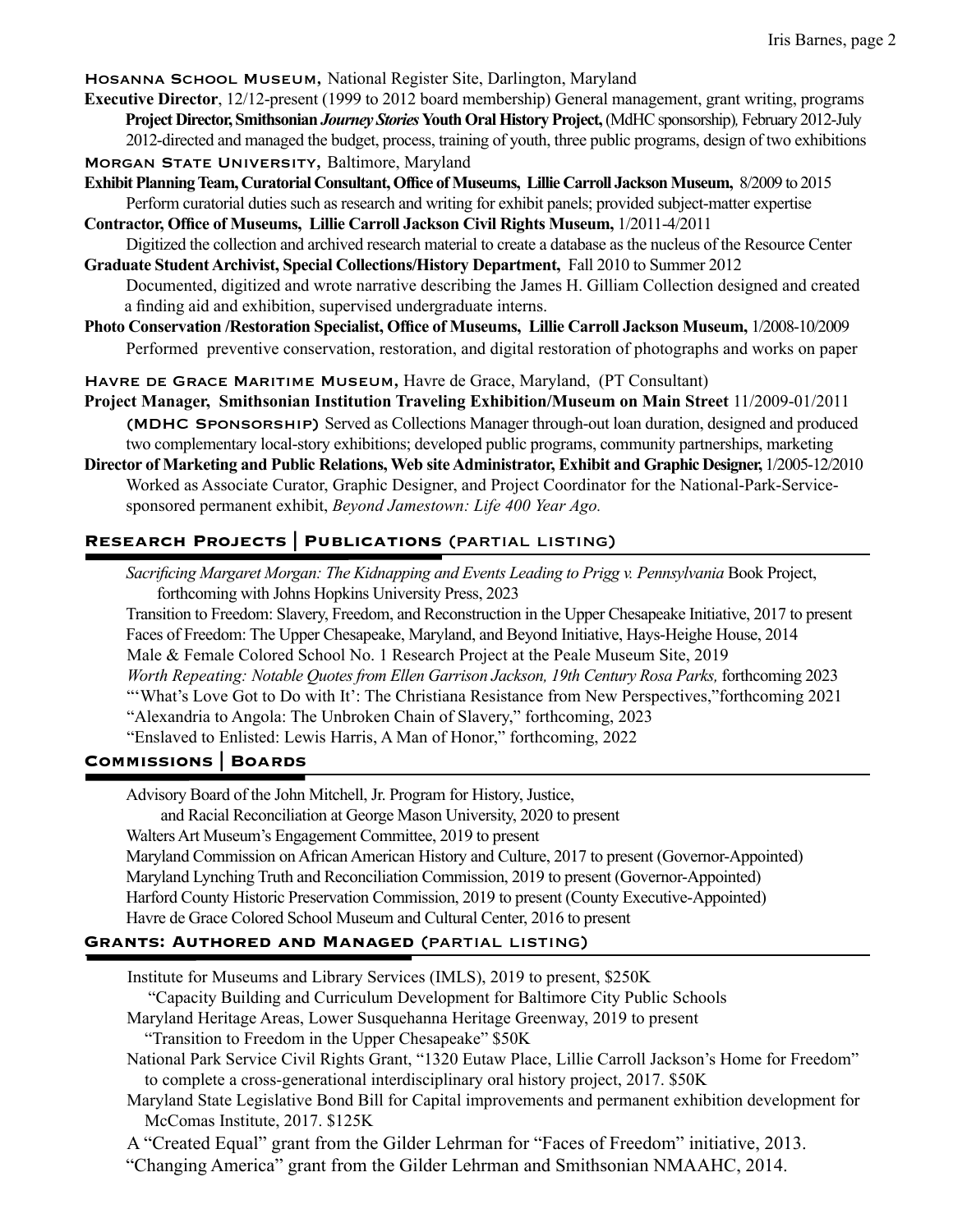## *Transition to Freedom: Slavery, Freedom, and Reconstruction in the Upper Chesapeake*  **Hosanna School Museum** 2017 to present, in development Researcher, Senior Curator

## *The Lynching Aesthetics in Maryland, 1935 and Today: An Art Exhibition*

**The Lillie Carroll Jackson Civil Rights Museum Morgan State University** 2017 to present, in development Researcher, Senior Curator

# *The Lillie Carroll Jackson Civil Rights Museum*

**Morgan State University** 1/2008-present Senior Curator on the Curatorial Team. Collection's Restoration and Management Specialist. Served during all phases of design and development to complete the restoration and renovation of this museum.

## *Unclassified: The Military Kid Art Show* **Hays-Heighe House at Harford Community College •**  On view 2/2015-03/2015

Project Manager, Collections Manager/Registrar. Augmented this traveling exhibition with local components, created marketing materials, planned and coordinated six public programs

## *The Racehorse, the Royals, and the Writer: The Legacy of Herman B. Duryea*

**Hays-Heighe House at Harford Community College •**  On view 10/2014-01/2015

Designed and coordinated marketing materials, assisted guest curator in management and development, coordinated related public programs

# *Faces of Freedom: The Upper Chesapeake, Maryland, and Beyond*

## **Hays-Heighe House at Harford Community College**  On view 2/2014-08/2014

Recipient of the Maryland Historic Trust 2015 Preservation Award. Researched, curated, designed, coordinated marketing materials, developed community partnerships, planned and coordinated 22 related public programs

## *House & Home*

## **Hays-Heighe House at Harford Community College**  On view 11/2013-1/2014

Project Manager, Collections Manager/Registrar. Augmented this traveling exhibition with local components, created marketing materials, planned and coordinated six public programs

## *Salute to the United States Colored Troops of Harford County, Maryland* **Hosanna School Museum**

On view 11/2013-present Researched, curated, designed, created marketing materials, planned and coordinated related public program.

### *Beauty in Sport: Celebrating Black Jockeys in Harford County, Maryland, and Beyond* **Hays-Heighe House at Harford Community College •**  On view 10/2013-11/2013

Researched, curated, designed, created marketing materials, planned and coordinated four public programs. By popular demand this was developed into a traveling exhibit shown at Coppin State University, the Eubie Blake Cultural Center, and Graw Days Celebration Main Street Havre de Grace.

## *Manifold Greatness: The Creation and Afterlife of the King James Bible*

### **Hays-Heighe House at Harford Community College •**  On view 10/2013-11/2013

Augmented this traveling exhibition with local story and components, created marketing materials, planned and coordinated six public programs

## *Creating Memories: The Scrapbooks of Financier James H. Gilliam Jr.*

**Morgan State University •** On view 2/2013-3/2013 Researched, curated, and designed exhibit; wrote and designed exhibit catalog, created marketing materials, planned and coordinated opening reception and program

## *Divergence: Pathways of African Americans in Harford County*

**Hosanna School Museum •** On view 6/2012-present Researched, curated, designed, created marketing materials

## *Lost & Found: The Forgotten Communities of APG*

**Hosanna School Museum •** On view 6/2012-11/2013 Component of the Smithsonian Journey Stories Youth Oral History Project. Served as Project Director, Coordinated partnership formation and youth team development; Researched, curated, designed, created marketing materials, planned and coordinated related public programs

## *Beyond Jamestown: Life 400 Years Ago*

**Havre de Grace Maritime Museum •** On view 6/2010-present

Worked as Associate Curator, Graphic Designer, and Project Coordinator for this National-Park-Servicesponsored permanent exhibit (2007-2010)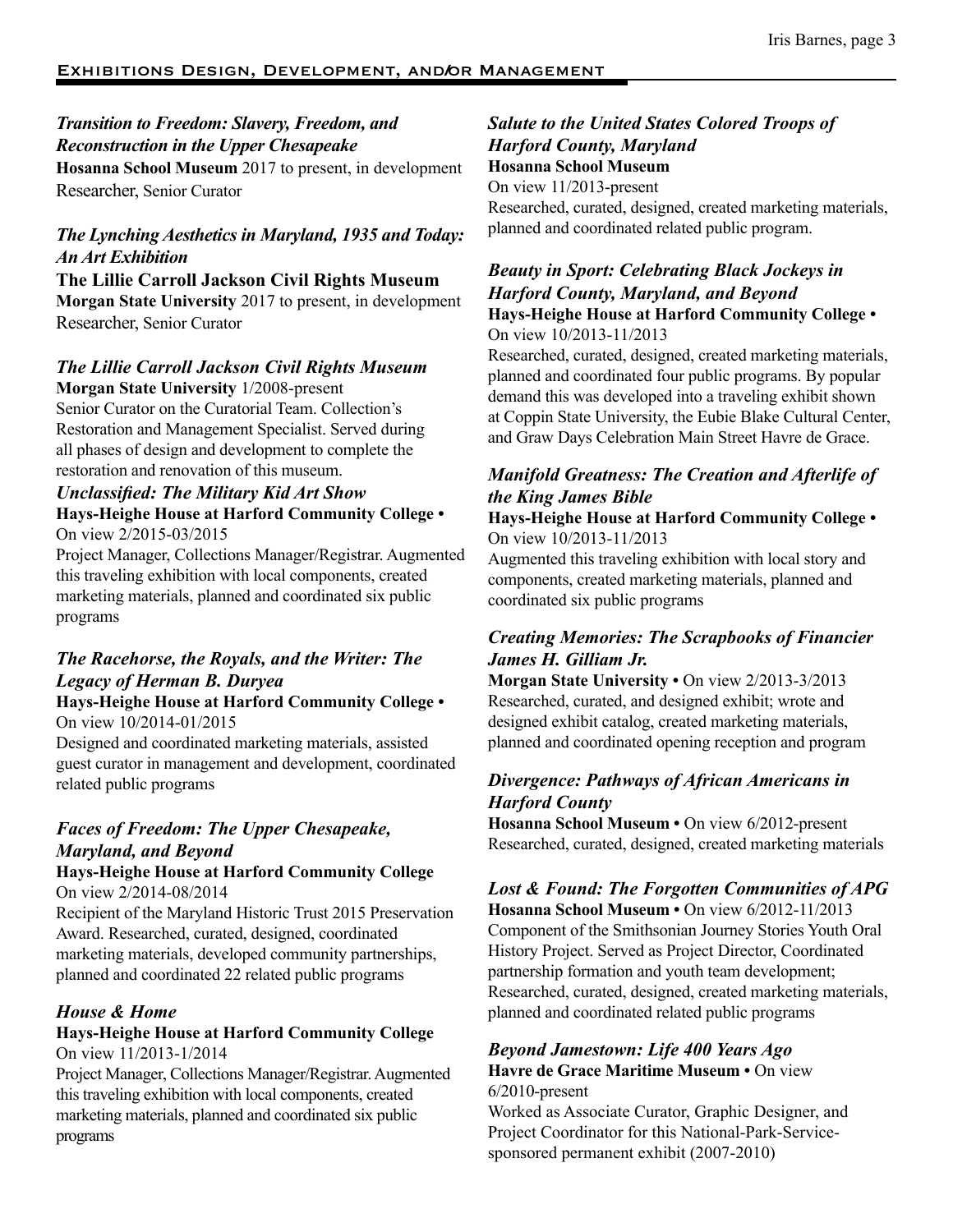*National Park Service Wayside Exhibits, Chesapeake Bay Gateway*

**Havre de Grace Maritime Museum •** On view 6/2013-present

Worked as Curator, Graphic Designer, and Project Coordinator for this National-Park-Service-sponsored permanent exhibit that coordinated with *Beyond Jamestown*

#### *Between Fences*

**Havre de Grace Maritime Museum •** On view 11/2009- 01/2011 Project Manager for this Smithsonian Institution Traveling Exhibition/Museum on Main Street. Served as Collections Manager on the entire exhibition through-out loan duration, designed and produced two complementary local-story exhibitions; developed public programs, community partnerships, and a public relations/marketing campaign.

### PUBLIC PROGRAM PLANNING, PARTICIPATION AND/OR DEVELOPMENT

*Walk in Their Shoes: Experience the Underground Railroad, 2019* Hosanna School Museum

*UGRR in Harford County, Bus Tour,* 2019 Hosanna School Museum

*Harford to Dorchester: an UGRR Bus Tour* 2017, 2018 Hosanna School Museum

*Juneteenth Sesquicentennial Celebration,* 2017 A day-long festival featuring living historians, Buffalo soldiers, African dancers, vendors, crafts, and kid's activities. Hosanna School Museum

*A Journey through Berkley: a Historic Colored Schools Bus Tour,* 2017 Hosanna School Museum

*Sesquicentennial Celebration Gala,* 2017 Banquet and entertainment featuring keynote Dr. Freeman Hrabowski Hosanna School Museum

*The Son of Seven Daughters: Peter Byrd*, 2017 Book signing and talk Hosanna School Museum/Havre de Grace Colored School

Stealing Freedom, 2015 Book signing and talk featuring Milt Diggins Hosanna School Museum

*Harford's Colored Schools* Bus Tour, 2015 Hosanna School Museum

*A Journey through Berkley: an UGRR Bus Tour,* 2015 Hosanna School Museum

*Gather at the Table: The Healing Journey of a Daughter of Slavery and a Son of the Slave Trade,* 2014 Luncheon, Keynote Lecture, Discussion & Book Signing Thomas Norman DeWolf and Sharon Leslie Morgan Hays-Heighe House

*Faces of Freedom*, 2014 Exhibit Opening Reception Hays-Heighe House

**Harford County Freedom Seeking and Beyond**, 2014 Lecture & Discussion featuring historian James Chrismer, M.A. Hays-Heighe House

*The Abolitionists*, 2014 Film Screenings & Discussions Featuring Wayne Hepler, M.S., and Chris Kaltenbach, M.A. Hays-Heighe House

*All Different Kinds of Free and Prigg v. Pennsylvania: Slavery, the Supreme Court and the Ambivalent Constitution*, 2014 Paired Books Discussion Featuring Debra Newman Ham, Ph.D. Hays-Heighe House

*Twelve Years a Slave,* 2014 Book Discussion, featuring Susan Muaddi-Darraj, M.A. Hays-Heighe House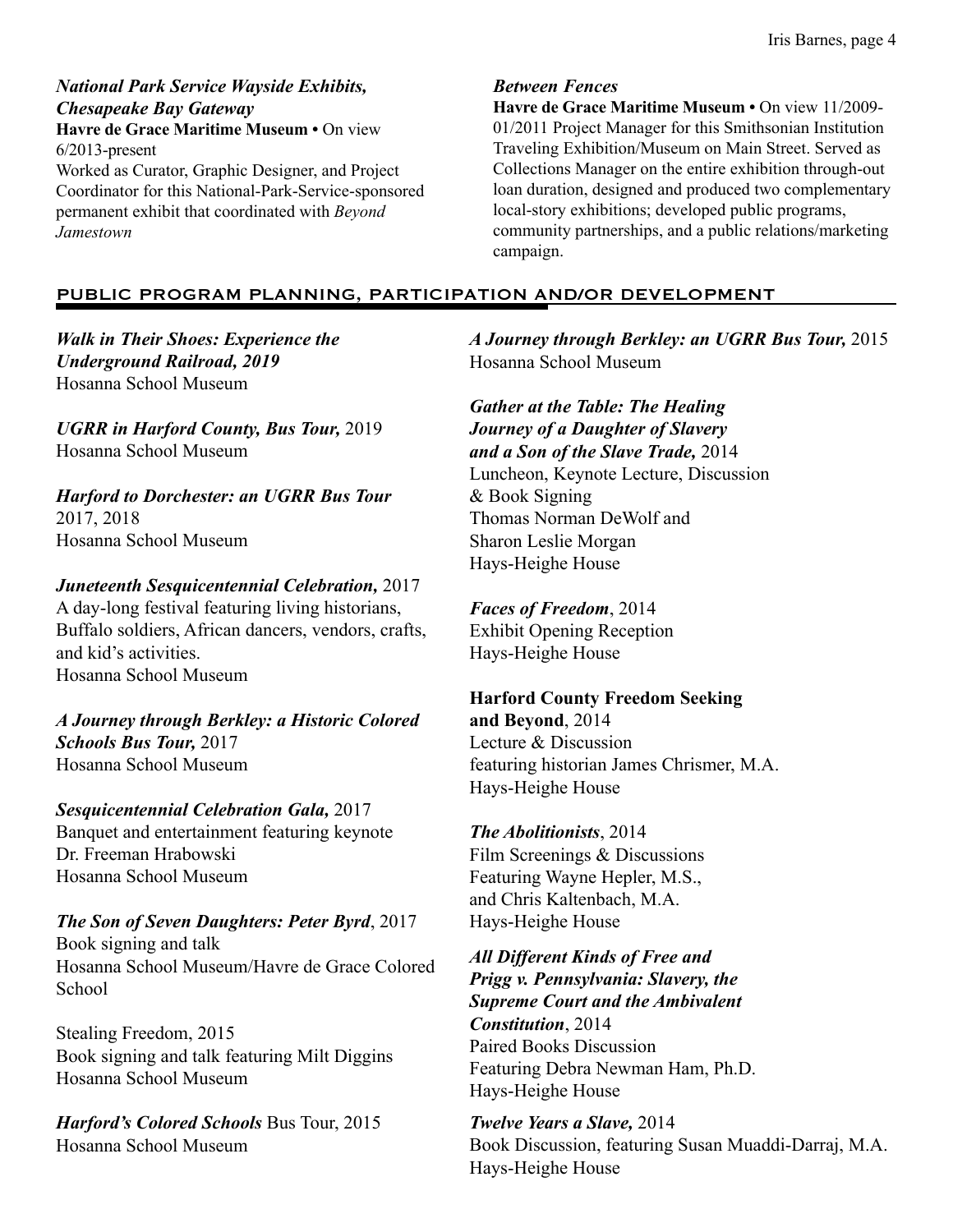**Achieving Emancipation: Slavery & Freedom in Maryland During**

**The Civil War**, 2014 Lecture & Discussion Featuring James Karmel, Ph.D. Hays-Heighe House

### *12 Years a Slave,* 2014

Film Screenings & Discussions Featuring Wayne Hepler, M.S., and Chris Kaltenbach, M.A. Hays-Heighe House

### *A Regiment of Slaves: The 4th*

*United States Colored Infantry,* 2014 Book Discussion Featuring James Chrismer, M.A. Hays-Heighe House

## *Glory,* 2014

Film Screenings and Discussions Featuring Wayne Hepler, M.S., and Chris Kaltenbach, M.A. Hays-Heighe House

## *Susquehanna to Freedom: The Role of the Susquehanna River in the Underground Railroad*, 2014

Play and Post-performance Discussion Dorothy E. King, Ed.D., playwright; performed by PenOwl Productions, Inc. Theatre Company Chesapeake Theater Hays-Heighe House

## **Seekers of Freedom Eventually Win**, 2014 Lecture & Discussion Featuring Christine Tolbert, M.S. Hays-Heighe House

### *The Goophered Grapevine and Other Stories,* 2014 Book Discussion in support of "Faces of

Freedom"Featuring Dorothy Miller, Ed.D. Hays-Heighe House

**Uncle Tom: Exemplar of Freedom,** 2014 Lecture & Discussion in Support of "Faces of Freedom" Featuring W.B. Allen, Ph.D. Hays-Heighe House

### *The Souls of Black Folk,* 2014

Book Discussion in Support of "Faces of Freedom" Featuring Karry Hathaway, Ph.D. Hays-Heighe House

### **Gather at the Banks Ceremony,** 2014

Healing Ceremony in Support of "Faces of Freedom" Hosanna School Museum

## **Meet the Author: Pellom McDaniels III,** 2013 Author's Luncheon and Book Signing in Support of

Beauty in Sport Hays-Heighe House

*Beauty in Sport: Celebrating black Jockeys in Harford County, Maryland, and Beyond,* 2013 Exhibit Opening Reception featuring Stuart Hudgins Hays-Heighe House

## **In his Own Words: Frederick Douglass and the Emancipation Proclamation,** 2013 Costumed Interpretation Featuring Bill Grimmitte

Hays-Heighe House

*Between Fences,* 2010 Exhibit Opening Reception Havre de Grace Maritime Museum

*Beyond Jamestown: Life 400 years Ago,* 2010 Exhibit Opening Reception Havre de Grace Maritime Museum

**Preserving Family Heritage through Photographs,** 2008, 2007, 2006 Havre de Grace Maritime Museum

**Preserving Family Heritage through Photographs,** 2008, 2007, 2006 Harford County Public Library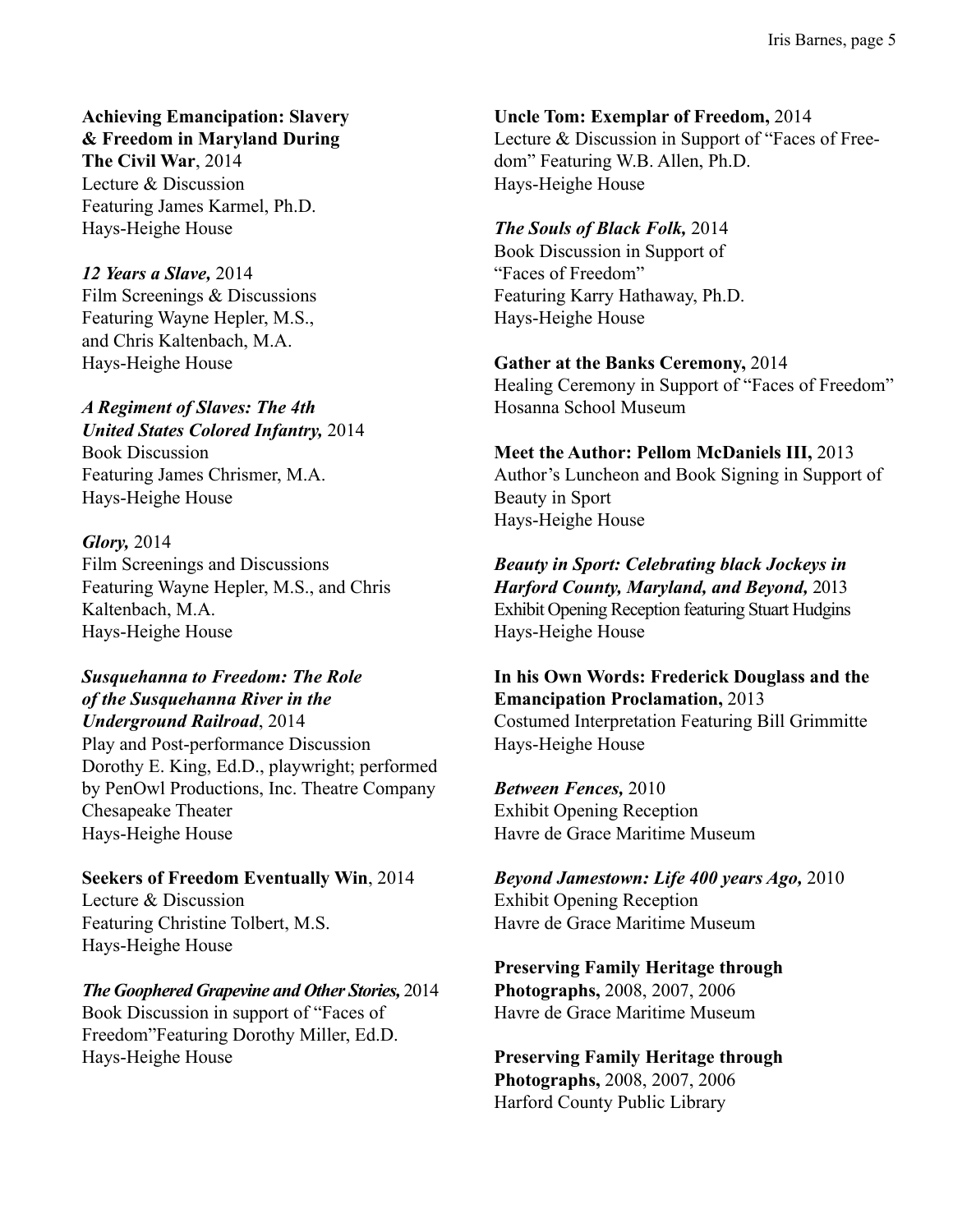### GRANTS: WRITING, MANAGEMENT, OR PARTICIPATION

Harford County Tourism, repeatedly each year since 2016 to 2023, \$315K Institute for Museums and Library Services (IMLS), 2019 to present, \$250K "Capacity Building and Curriculum Development for Baltimore City Public Schools"

Maryland Heritage Areas, Lower Susquehanna Heritage Greenway, 2019 to present "Transition to Freedom in the Upper Chesapeake," repeatedly since 2019 to 2023, \$175K Institute for Museums and Library Services (IMLS), 2017 to present

"The Long Civil Rights Movement in the Upper Chesapeake," serving as researcher for the Robbins House, Concord, MA \$1,500

- National Park Service Civil Rights Grant, "1320 Eutaw Place, Lillie Carroll Jackson's Home for Freedom" to complete a cross-generational interdisciplinary oral history project, 2017. \$50K
- Baltimore National Heritage Area Operational and Student Engagement Grant for the Lillie Carroll Jackson Civil Rights Museum, 2017. \$10K
- Maryland State Legislative Bond Bill for Capital improvements and permanent exhibition development for McComas Institute, 2017. \$50K

Maryland Historical Trust for Rehabilitation of McComas Institute, 2017, Harford County Tourism Grant for tourism-related programming for Hosanna School Museum, 2019, 2018, 2017, 2016, 2015 \$45K ea. yr.

Preservation Maryland Grant for social history research of Hosanna School and McComas Institute, 2016

- A "Created Equal" grant from the Gilder Lehrman Institute of American History and the National Endowment for the Humanities through the Bridging Cultures program in support of the "Faces of Freedom" initiative, 2013.
- "Changing America" exhibit and associated public programming grant from the Gilder Lehrman Institute of American History and the National Museum for African American History and Culture (NMAAHC), 2014.
- Harford Community College Foundation's Grants for Innovation Program in support of the "Faces of Freedom" initiative, 2014.
- Harford County Cultural Arts Board, in support of the "Faces of Freedom" initiative, 2014.
- Harford County Cultural Arts Board, in support of the Unclassified: Military Kid Art Show,.2015.
- Maryland Humanities Council Major Grant, in support of the "Faces of Freedom" initiative, 2014.
- Maryland Humanities Council Opportunity Grant in support of the "Journeys Stories Youth Oral History Project" and Lost &Found: The Forgotten Communities of Aberdeen Proving Ground exhibit.
- Harford Grant Academy, A collaboration between the Community Foundation of Harford County, Harford County Department of Community Services, Harford Community College and Harford County Public Library, 2013
- Fellowship from the Institute for Museum, Preservation, Archaeology, Research, and Training (IMPART) Fellowship, 2011
- Goldseker Foundation Fellowship, 2009

Presidential Grant for Con Ed, HCC in support of Website Graphic Design Certificate Program, 2008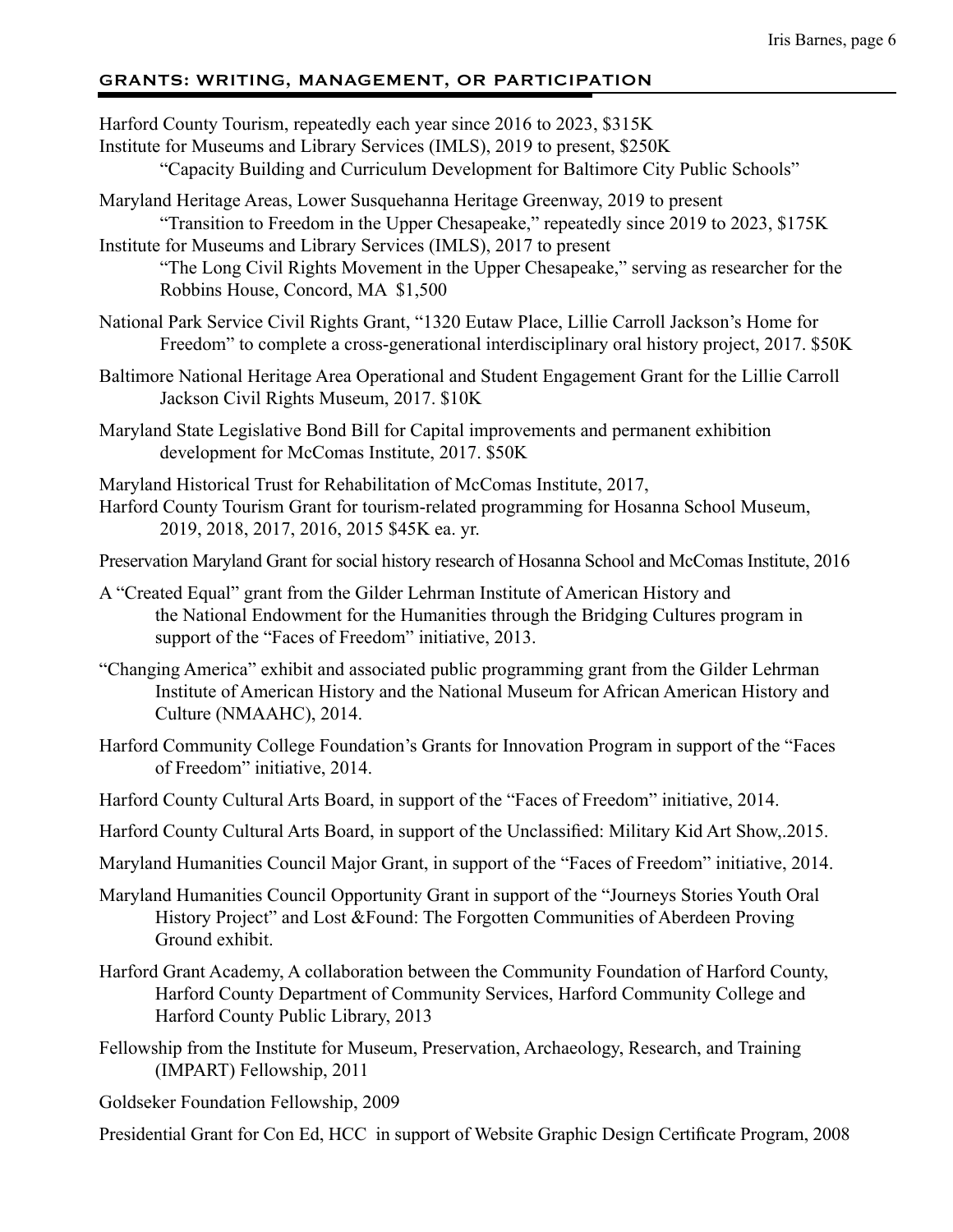#### PUBLICATIONS

*Sacrificing Margaret Morgan: The Kidnapping and Events Leading to Prigg v. Pennsylvania.* Forthcoming, John Hopkins University Press, 2023

*National Park Service Network to Freedom*  "Escape Site of Eliza Parker at Belle Vue Farm," 2022

"'Freedom's Battle Once Begun': The Role and Reaction of African Americans in the Emancipation of Cuba, 1853-1889" American International Journal of Humanities and Social Science, Vol. 5, No. 2, 2019

"National Geographic: Representations of Black Africans" American International Journal of Humanities and Social Science," Vol. 5, No. 2, 2019

"'Carrying Light and Knowledge Into Dark Places': Edmonia Highgate, the First Teacher at Darlington School" AAHP of Harford County, 2017

"The Early History of Darlington School Precursor to Hosanna School" AAHP of Harford County, 2017

"African American Horsemen in Harford County" AAHP of Harford County, 2017

*Creating Memories: The Scrapbooks of Financier James H. Gilliam Jr.*, Exhibit Catalog Morgan State University, 2013

### *Works in Progress*

*Transition to Freedom in the Lower Susquehanna Region* Maryland Heritage Area (Grant supported by MHT) Forthcoming 2023

*Worth Repeating: Notable Quotes from Ellen Garrison Jackson, 19th Century Rosa Parks,* Forthcoming 2020

"'What's Love Got to Do with It': The Christiana Resistance from New Perspectives," Forthcoming

"Alexandria to Angola: The Unbroken Chain of Slavery" Forthcoming

"Enslaved to Enlisted: Lewis Harris, A Man of Honor" Forthcoming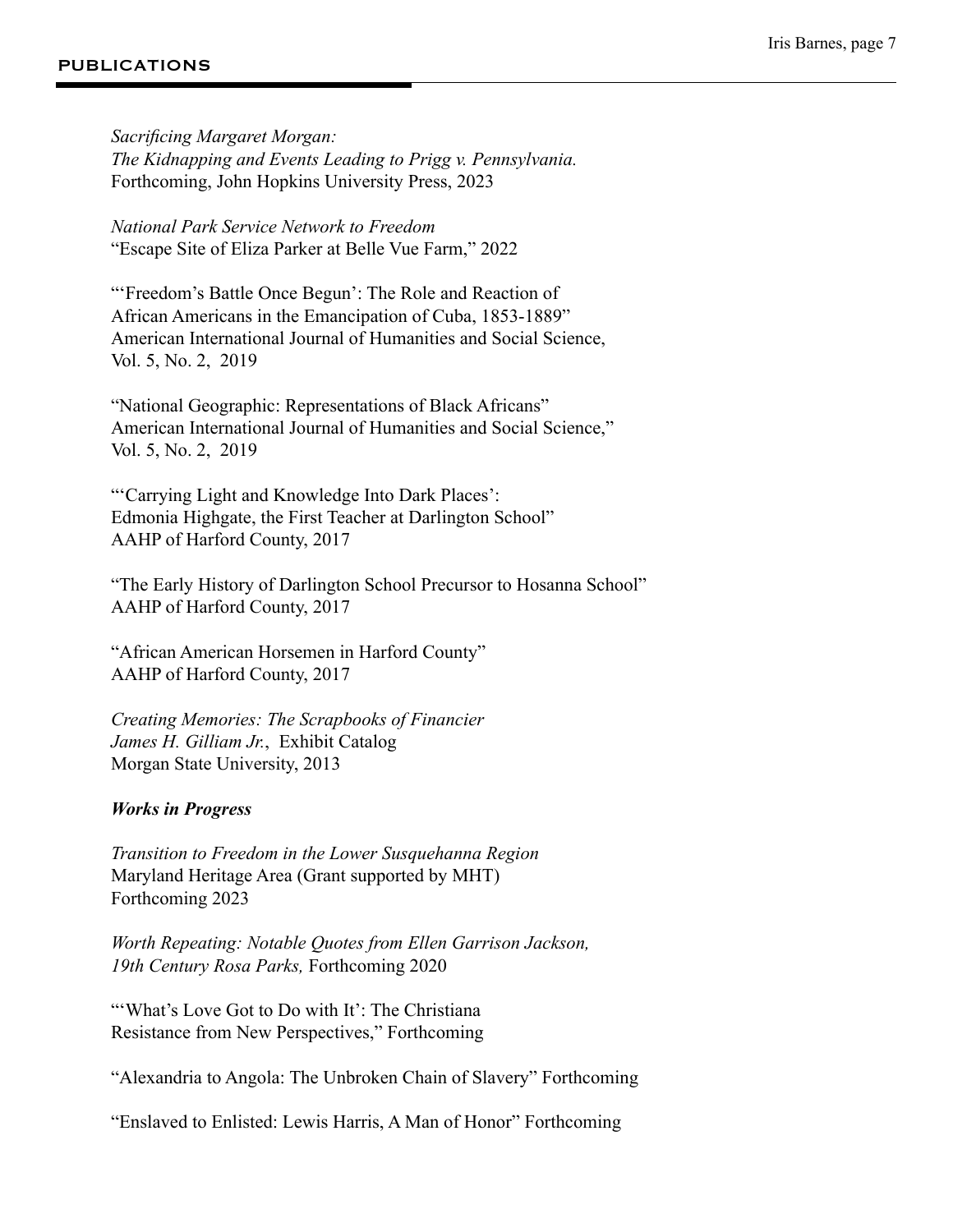Upper Bay Juneteenth Festival, annually 2017-present "Celebrating Black Fathers"

Smithsonian Museum National Museum of African American History and Culture in Collaboration with the University of Maryland, April 2022 "Discovering Freedmen's Bureau Records through a Virtual Realty Transcribathon"

HarCo Committee of the Maryland Lynching Memorial Project with Equal Justice Initiative (EJI), March 2022 "Remembrance Ceremony and Soil Collection in Honor of Harford County Lynching Victims" https://harcomlmp.blogspot.com/

Hosanna School Museum "Meet the Descendants of William Still"

Harford County Historical Society, 2022 "Untold History of Belle Vue Farm" | The Roots of the Christiana Resistance https://www.youtube.com/ watch?v=DVxYFryuEAg

Homewood Friends Meeting, 2022 For Common Cause:" Margaret Carey and Lillie Carroll Jackson

National Park Service Northeastern Regional Division, 2022 Inclusive Interpretation at Historic Sites and Using he Interpretation Wheel

Harford County Historical Society "Skeletons in Your Closet," Oct 2021 https://www.youtube.com/ watch?v=k222t9QFLFU

Lillie Carroll Jackson Civil Rights Museum "Tulsa, The Fire and the Forgotten" https://www.mdlynchingmemorial.org/events

Hosanna School Museum "Frederick Douglass in Scotland," February 2021

 Association of African American Museums Conference, 2019 "African American Women: Rootedness in Revolution"

Country School Country Wide, Country School Conference, 2019 "Still Standing, Still Strong: The Legacy of Hosanna School and McComas Institute, Freedmen's Bureau Schools"

NPS Underground Railroad Conference, 2017 Panel presentation, "Kidnapped" | "Sacrificing Margaret Morgan: Slavery and Freedom in the Upper Chesapeake through the Lens of *Prigg v. Pennsylvania"*

York County Underground Railroad Symposium, 2017 "At the Core of Controversy: Tranquil Harford County and the Underground Railroad"

Morgan's Sesquicentennial Women's History Month Speaker Series, 2017 "We Must March Forward: Juanita Jackson Mitchell and Youth Activism"

Association for the Study of African American Life and History (ASALH), 2016 Panel presentation "A Light in Dark Places:" Edmonia Highgate

Association of African American Museums Annual Conference (AAAM), 2016 Poster presentation "UGRR in Harford County:"

Small Museums Association (SMA), 2013 "Restored, Renewed, Reinvented: The Lillie Carroll Jackson Civil Rights Museum, Its Origins, Its Restoration, and How it Overcame Challenges" Association for the Study of African American Life and History (ASALH), 2012

"God Helps Those Who Help Themselves:" Lillie Carroll Jackson,

Her Work and Her Museum

Association of African American Museums Annual Conference (AAAM), 2012 "God Helps Those Who Help Themselves:" Lillie Carroll Jackson, Her Work and Her Museum

Association of African American Museums Annual Conference (AAAM), 2010 The Museum World and Museum Studies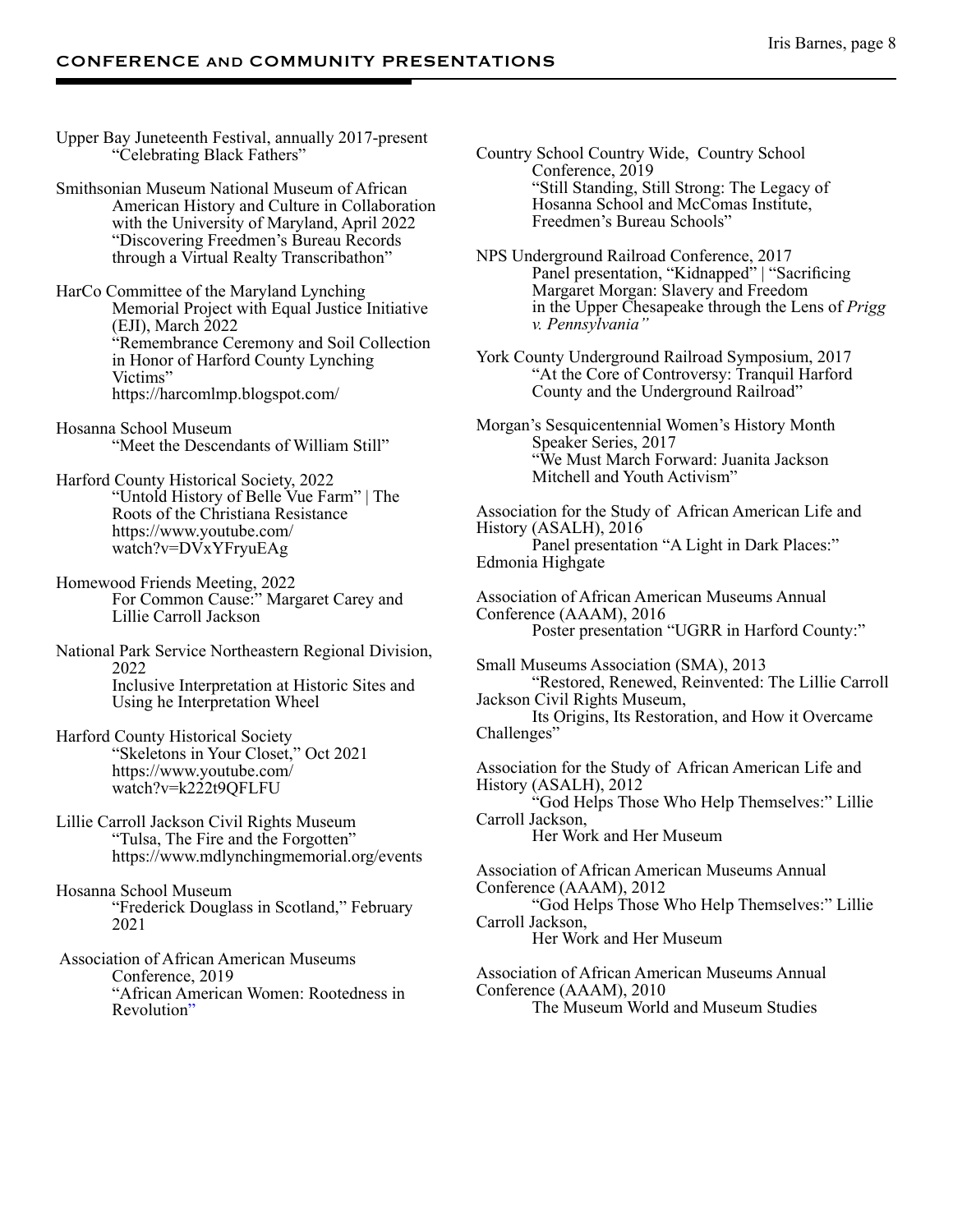Adjunct Professor Department of History Museum Studies Program **Morgan State University, Spring 2022-present**

Course: MUSE521.085 | Theories in Museum Studies, History, and Practice

MUSE521.085 is a required course for all students completing the Museum Studies Master's Degree. This course analyses the existing theories of museum studies from which most of today's wellestablished museums have emerged, operated, exhibited, and interpreted. The course examines some of the most critical issues which are causing a paradigmatic shift in museums in the twenty-first century. The course includes assignments to get students thinking about a career in museums and to gain familiarity with the state of the field. Students walk away with tools to aid them in the job market.

Adjunct Professor, Fall 2019-present Department of History Museum Studies Program **University of Delaware, Fall 2019-present**

Course: MSST 600 | Introduction to Museum Studies, History, and Practice

MSST 600 is a required course for all students completing the Museum Studies certificate program. It offers a one-semester "flyover" of museums, related collecting institutions, and interpretive sites introducing them to the practical realities of operations, ethical concerns, legal requirements, and current issues. The course includes assignments to get students thinking about a career in museums and to gain familiarity with the state of the field. Students walk away with tools to aid them in the job market.

Internship Supervisor College of Liberal Arts Office of Museums **Morgan State University, 2016-present**

Developed grant-funded projects to support students with paid internships and resume-building hands-on experience. Teach and mentor interns in the practice of running museums, special research projects, and oral history practice.

**Instructor** 

Continuing Education

#### **Harford Community College, 2002-2014**

Taught continuing education and enrichment courses for varying age groups from youth to adult in preventive conservation practices through scrap booking preservation techniques; American history through American Girls crafts and activities.

Fundamentals of Drawing

Drawing the Portrait

Professor Visual Communications **Prairie State College, Chicago Heights, IL, 1988** Taught undergraduate course in graphic design and animation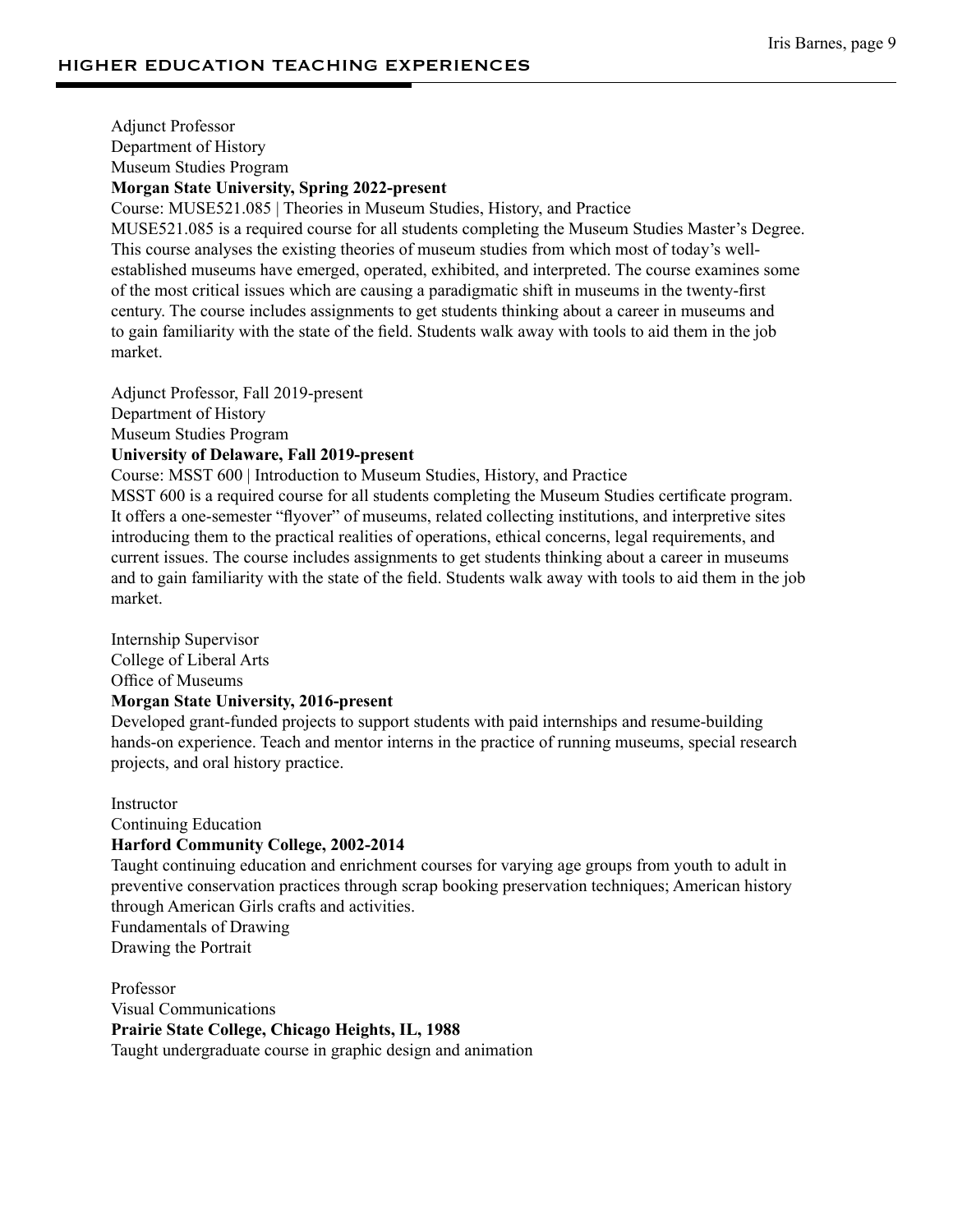### Recent Media Appearances or Press Statements

Baltimore Sun/The Aegis "Harford county Lynching victims Remembered" March 27, 2022 https://www.baltimoresun.com/maryland/harford/aegis/ cng-ag-harford-soil-ceremony-lynchings-20220326- 6p4srmkzezhsljh5haufmq5x4a-story.html

Baltimore Sun/The Aegis "The History of Belle Vue Farm," 2022 https://www.baltimoresun.com/maryland/harford/aegis/cngag-belle-vue-farm-harford-civil-war-black-history-month-20220225-tu323l3mn5ea7bc4b57c65i2si-story.html

#### WJZ-TV, 2/27/2022

Belle Vue Farm Added To National Park Services' National Underground Railroad Network To Freedom https://baltimore.cbslocal.com/2022/02/27/belle-vue-farmadded-to-national-park-services-national-undergroundrailroad-network-to-freedom/

Best of Harford , Baltimore Sun, Spring 2021 "Journey to Freedom"

Harford County Land Trust Belle Vue Farm, Fall 2021 October, 2021 https://www.youtube.com/watch?v=sOIN-kek\_F0

Harford County, MD "Rooted in Agriculture" February, 2021 https://www.youtube.com/watch?v=n4KfRsPdxFs

State Circle Maryland Public Television (MPT) August 23, 2019 http://www.mpt.org/programs/state-circle-guests/

Maryland Today/iHeartMedia/WPOC, WZFT, WQSR May 12, 2019 A 15-minute interview with Dr. Iris Leigh Barnes about Juneteenth and Hosanna School Museum aired.

Comcast Newsmakers Taped May 14, 2019 https://comcastnewsmakers.com/Videos/2019/5/17/ Hosanna-School-Museum?autoPlay

WHGM Gold Community Calendar http://www.whgmfm.com/community-calendar/event/thirdannual-juneteenth-celebration/

#### WAMD

Taped May 22, 2019 A 13-minute interview with Dr. Iris Leigh Barnes will run several times before Juneteenth.

Baltimore Sun, October 30, 2017 https://www.baltimoresun.com/maryland/harford/aegis/phag-iris-barnes-appointment-1101-story.html

Baltimore Times, October 27, 2017 http://baltimoretimes-online.com/news/2017/oct/27/irisleigh-barnes-appointed-maryland-commission-af/

Morgan State University News https://news.morgan.edu/gov-hogan-appoints-morganmuseum-curator-to-maryland-commission-on-africanamerican-history-and-culture/

Harford County Living May 15, 2017 http://harfordcountyliving.com/2017/05/hosanna-schoolmuseum-holds-juneteenth-celebration/

Bel Air Patch May 15, 2017 https://patch.com/maryland/belair/hosanna-school-museumholds-juneteenth-celebration

Fallston Patch May 15, 2017 https://patch.com/maryland/fallston/hosanna-schoolmuseum-holds-juneteenth-celebration

Aberdeen Patch May 15, 2017 https://patch.com/maryland/aberdeen/hosanna-schoolmuseum-holds-juneteenth-celebration

Havre de Grace Patch May 15, 2017 https://patch.com/maryland/havredegrace/hosanna-schoolmuseum-holds-juneteenth-celebration

Bel Air News & Views May 16, 2017 http://www.belairnewsandviews.com/2017/05/hosannaschool-museums-juneteenth-celebration-coming-up-june-17. html